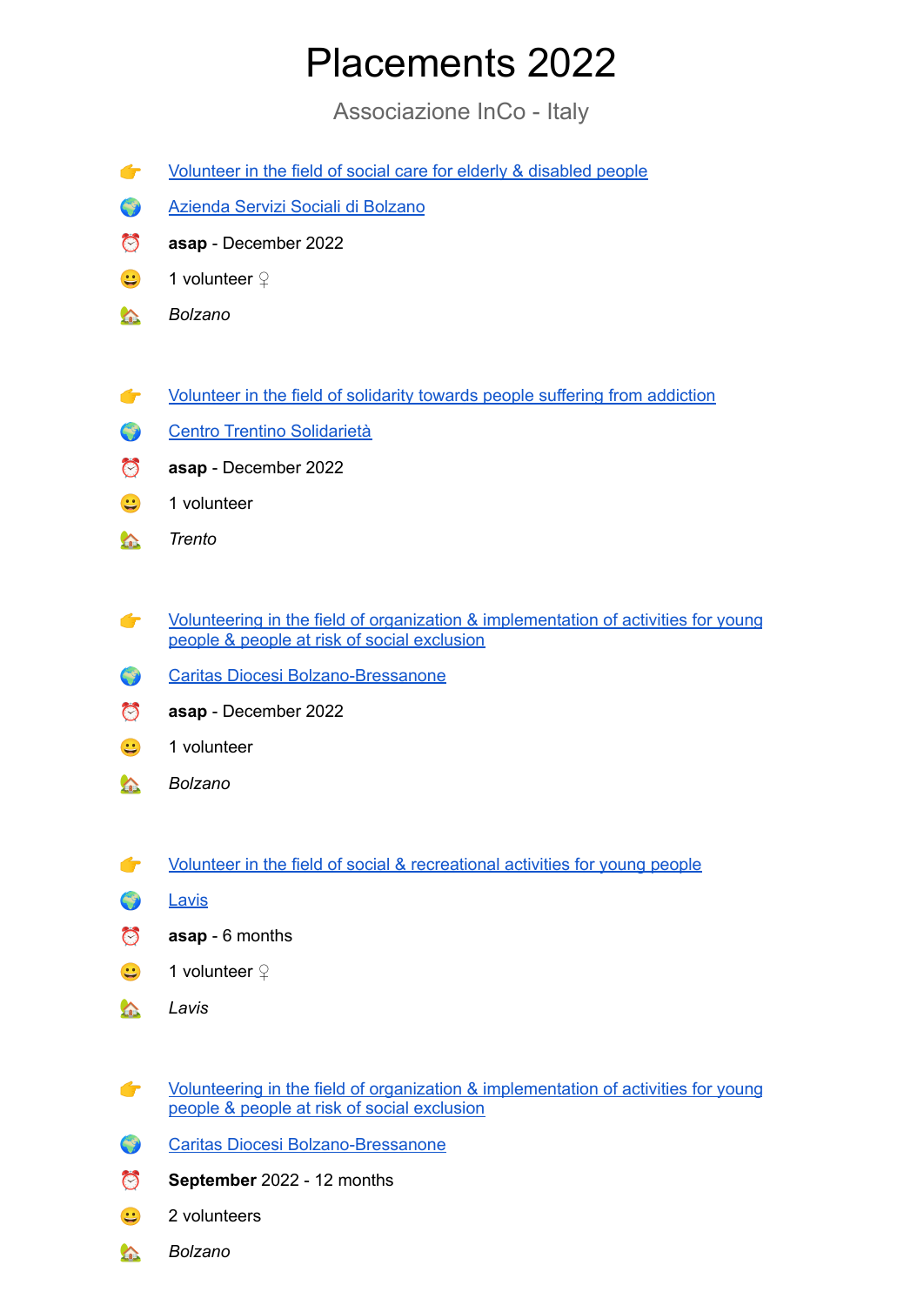- Volunteer in the field of children [entertainment](https://www.incoweb.org/Progetti/In-Italia/Volunteer-in-the-field-of-children-entertainment)
- **C** [VKE](https://www.vke.it/)
- September 2022 12 months
- $\ddot{2}$  2 volunteers
- *Bolzano*
- **T** Volunteer in the field of education in a [plurilingual](https://www.incoweb.org/Progetti/In-Italia/Volunteer-in-the-field-of-education-in-a-plurilingual-school) school
- **[Comenius](https://icomenius.it/)**
- **September** 2022 June 2023
- $\frac{1}{2}$  2 volunteers
- *Trento*
- **The Volunteering in the field of [communication](https://www.incoweb.org/Progetti/In-Italia/Volunteering-in-the-field-of-communication-interculturality) & interculturality**
- **C** [InCo](https://www.incoweb.org/)
- September 2022 12 months
- $\ddot{\mathbf{u}}$  1 volunteer
- *Trento*
- Volunteering in the field of recreational activities, [communication](https://www.incoweb.org/Progetti/In-Italia/Volunteering-in-the-field-of-recreational-activities-communication-organization-of-events-in-a-youth-center) & organization of [events](https://www.incoweb.org/Progetti/In-Italia/Volunteering-in-the-field-of-recreational-activities-communication-organization-of-events-in-a-youth-center) in a youth center
- **C** [Juvenes](https://www.juvenes.it/)
- September 2022 12 months
- $\ddot{\mathbf{c}}$  1 volunteer
- *Bolzano*
- Volunteering in a youth center [implementing](https://www.incoweb.org/Progetti/In-Italia/Volunteering-in-a-youth-center-implementing-activities-for-young-people) activities for young people
- **Asif [Chimelli](https://www.asifchimelli.eu/)**
- September 2022 12 months
- $\ddot{\mathbf{u}}$  1 volunteer
- *Pergine*